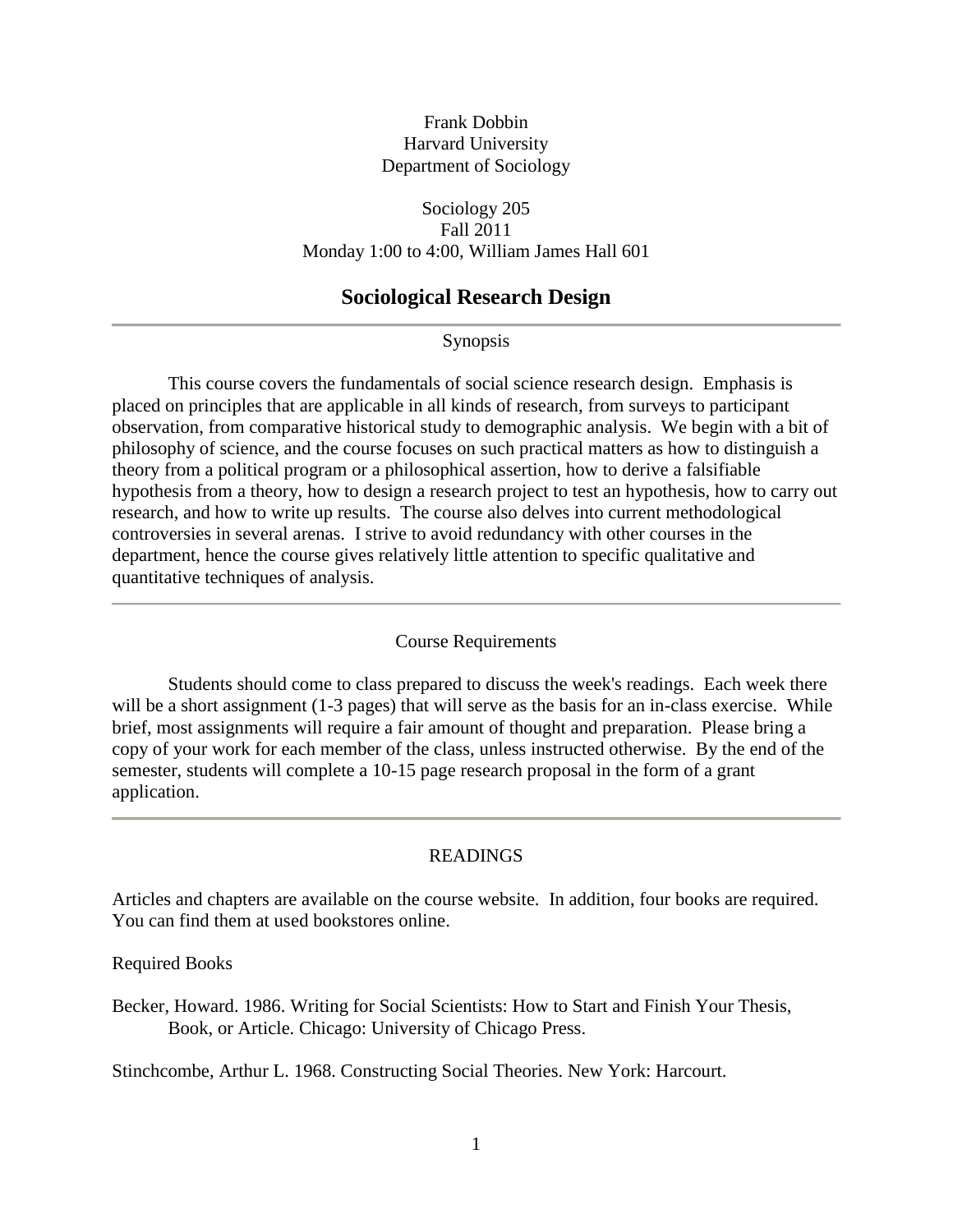- Alford, Robert R. 1998. The Craft of Inquiry: Theories, Methods, Evidence. New York: Oxford University Press.
- King, Gary, Robert Keohane, and Sidney Verba. 1994. Designing Social Inquiry: Scientific Inference in Qualitative Research. Princeton, NJ: Princeton University Press.

Recommended Book:

Strunk, William, Jr., and E.B. White. Any Edition. The Elements of Style. New York: Macmillan.

WEEK 1, August 31 (Wednesday this week, following Monday schedule)

### **Metatheory, Theory, and Hypotheses**

Stinchcombe, Arthur L. 1968. Constructing Social Theories. New York: Harcourt. Pages 1-56.

- Popper, Karl R. 1959. "Predictions and Prophesy in the Social Sciences." Pp. 275-285 in Theories of History. Edited by Patrick Gardiner. London: Macmillan.
- Hempel, Carl G. 1974. "Reason and Covering Laws in Historical Explanation." Pp. 90-105 in The Philosophy of History. Edited by Patrick Gardiner. London: Oxford University Press.
- Gorski, Philip S. 2004. "The Poverty of Deductivism: A Constructive Realist Model of Sociological Explanation." Sociological Methodology, 34:1-33
- Ridgeway, Cecilia L. 1997. "Interaction and the Conservation of Gender Inequality: Considering Employment." American Sociological Review 62 (2): 218-235.

#### Assignment:

Drawing on Stinchcombe's discussion of hypotheses, derive formal hypotheses from the Ridgeway article.

WEEK 2, September 12

### **How to Prove Things**

- Durkheim, Émile. 1966 [1938]. "Rules Relative to Establishing Sociological Proofs", Chapter 6. The Rules of Sociological Method. Glencoe, Illinois: Free Press.
- Weber, Max. 1978. "Basic Sociological Terms." Pp. 3-62 in Economy and Society. Berkeley: University of California Press.
- King, Gary, Robert Keohane, and Sidney Verba. 1994 "Designing Social Inquiry: Scientific Inference in Qualitative Research." Princeton, NJ: Princeton University Press. Chapters 1 and 2.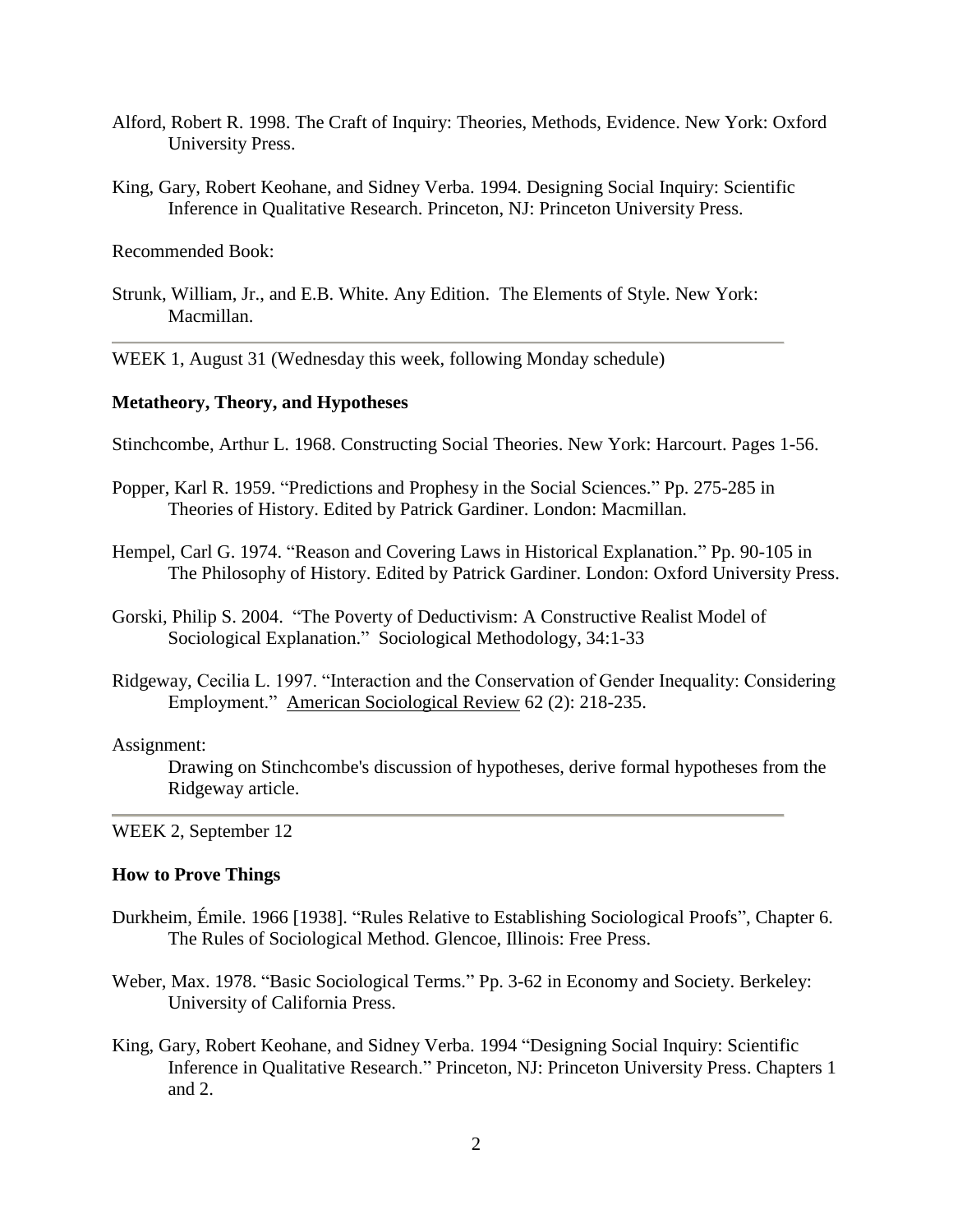- Wimmer, Andreas and Brian Min. 2006. "From Empire to Nation-State: Explaining Wars in the Modern World, 1816-2001." American Sociological Review, 71 (6):867-897.
- Sharkey, Patrick and Felix Elwert. 2011. The Legacy of Disadvantage: Multigenerational Neighborhood Effects on Cognitive Ability." American Journal of Sociology 116 (6): 1934-81.

Assignment:

For the article by Wimmer and Min or the article by Sharkey and Elwert, derive formal hypotheses as you did in the first week. Then using Durkheim's principles for establishing sociological proofs, provide a brief outline of the evidence the authors present to test their hypotheses. Assess the paper in Durkheim's terms.

WEEK 3 September 19

#### **Causality**

Stinchcombe, Arthur L. 1968. Constructing Social Theories. New York: Harcourt. Pages 57-129.

- King, Gary, Robert Keohane, and Sidney Verba. 1994. "Designing Social Inquiry: Scientific Inference in Qualitative Research," Princeton, NJ: Princeton University Press. Chapter 3.
- Hedstrom, Peter and Richard Swedberg. 1998. "Social Mechanisms: An Introductory Essay." pp 1-31 in Social Mechanisms, edited by Peter Hedstrom and Richard Swedberg. Cambridge: Oxford University Press.

### Assignment:

Assignment: Find an existing survey dataset appropriate to the question you would like to address. Based on the codebook, write a two-page memo outlining the characteristics of the dataset, including sample size, population sampled, and response rate. List the variables you would foresee using in the analysis, and all information about those variables that is shown in the codebook, such as univariate statistics. Detail several, preferably competing, hypotheses; review how you will operationalize causal factors and outcomes; propose analytic techniques.

WEEK 4 September 26

#### **Research Design**

- Alford, Robert R. 1998. The Craft of Inquiry: Theories, Methods, Evidence. New York: Oxford University Press. Introduction and Chapters 1-5.
- Mayo, Elton. 1984 [1949]. "Hawthorne and the Western Electric Company." Pp. 279-292 in Organization Theory: Selected Readings. Edited by D.S. Pugh. New York: Penguin.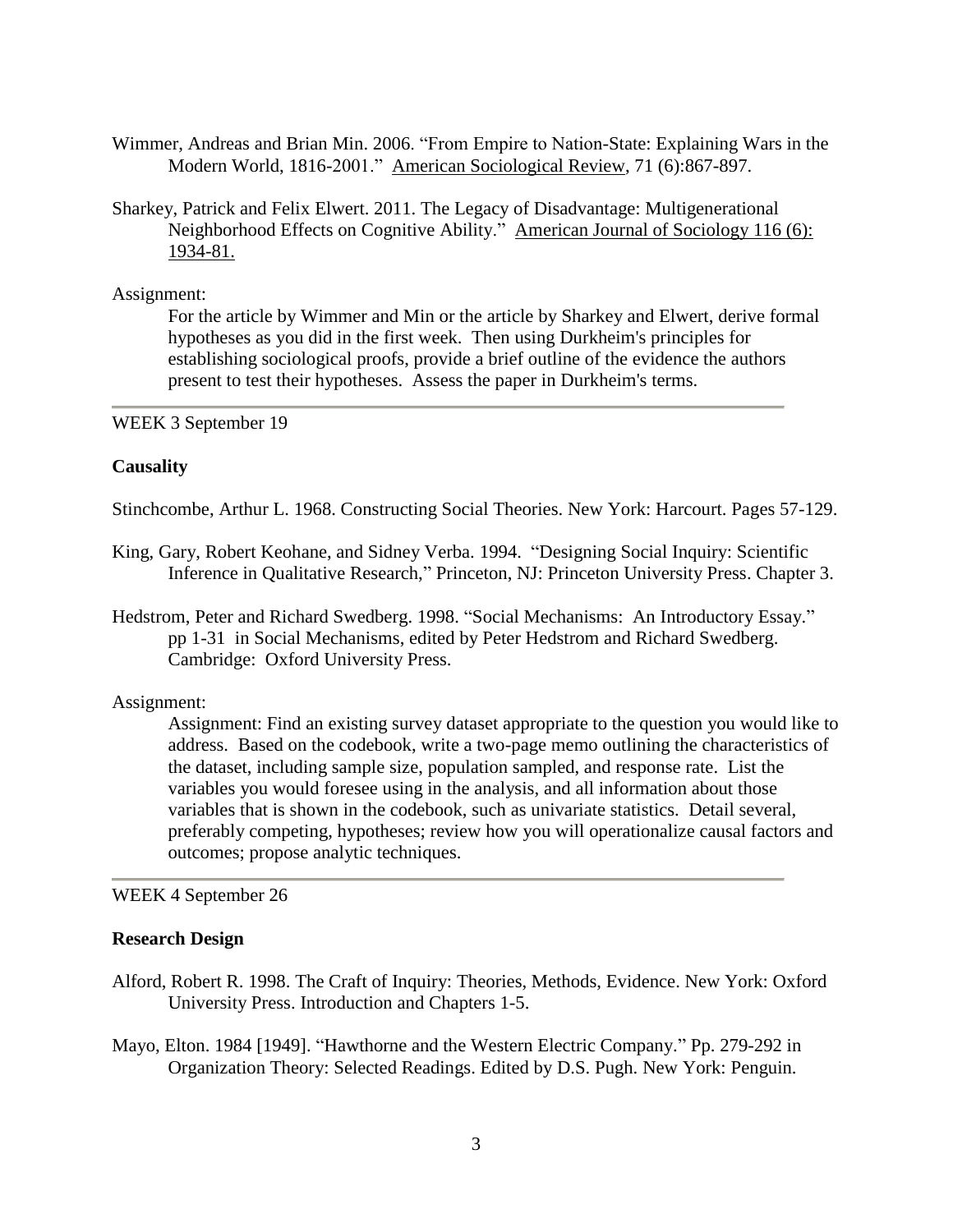- Castilla, Emilio J. and Stephen Benard. 2010. "The Paradox of Meritocracy in Organizations." Administrative Science Quarterly 55:543–576
- MacKenzie, Donald. 2011. "The Credit Crisis as a Problem in the Sociology of Knowledge." American Journal of Sociology 116 (6):1778-1841.

Assignment:

For either the Castilla and Benard paper or the MacKenzie paper, outline the theory and hypotheses presented and propose a research design to test the same hypotheses using altogether different methods.

# WEEK 5 October 3

### **The Unit of Analysis: Sampling**

- King, Gary, Robert Keohane, and Sidney Verba. 1994. Designing Social Inquiry: Scientific Inference in Qualitative Research. Princeton, NJ: Princeton University Press. Chapter 4.
- Rossi, Peter. 1988. "On Sociological Data." Pp. 131-154 in Handbook of Sociology. Edited by Neil Smelser. Newbury Park, CA: Sage.
- Lukes, Steven. 1968. "Methodological Individualism Reconsidered." British Journal of Sociology 19:119-29.
- Meyer, John. 1988. "Society Without Culture." Pp. 193-201 in Rethinking the Nineteenth Century. Edited by Francisco Ramirez. New York: Greenwood.

### Assignment:

Draw a stratified random sample (N-40) using sources available in the library or online. You may sample hospitals, schools, architects, nation-states, or whatever you please. Please stratify the sample on two dimensions (e.g., size and location).

# WEEK 6 October 17

# **Survey Design**

Taylor-Powell, Ellen. 1998. "Asking Questions With a Purpose."

```
Fumento, Tobey. "Issues in Questionnaire Design." 
http://www.ed.uiuc.edu/SPED/TRI/questionnaire.htm
```
### Assignment:

Outline several hypotheses about the opinions of Harvard undergraduates. Draft a questionnaire that could be used to test these hypotheses. Bring copies of the questionnaire to class for discussion by the group.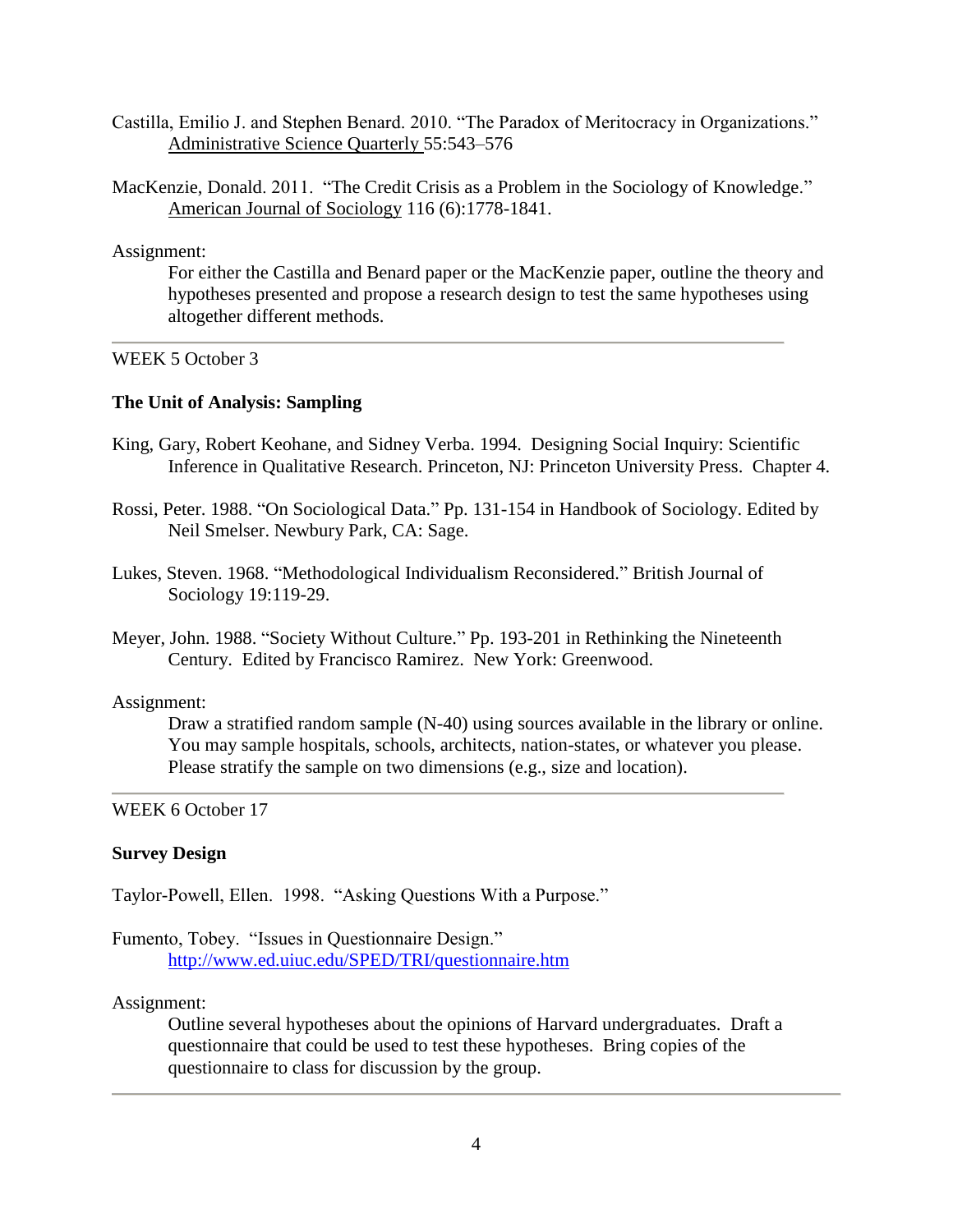### WEEK 7 October 24

# **Qualitative Designs**

- Geertz, Clifford. 1983. "From the Native's Point of View: On the Nature of Anthropological Understanding." Pp. 55-72 in Local Knowledge. New York: Basic.
- Miles, Matthew B and A Michael Huberman. 1994. Qualitative Data Analysis: An Expanded Sourcebook. Second Edition. Sage: London. Chapters 7 and 8, 172-239.
- Kunda, Gideon. 1992. Engineering Culture: Control and Commitment in a High-Tech Corporation. Philadelphia: Temple University Press. Pages 1-25, 217-240.
- Suddaby, Roy. 2006. "What Grounded Theory is Not." Academy of Management Journal 49 (4): 633–642.

### Assignment:

You have been asked to review a paper by the American Sociological Review. I will distribute copies. Write a review of the paper (1-3 pages, single-spaced) and fill out the reviewer's evaluation form.

# WEEK 8 October 31

### **Comparative Designs and the Problem of Small Numbers**

Alford, Robert. The Craft of Inquiry, Chapters 6 and 7.

- King, Gary, Robert Keohane, and Sidney Verba. 1994. Designing Social Inquiry: Scientific Inference in Qualitative Research. Princeton, NJ: Princeton University Press. Chapter 6.
- Skocpol, Theda and Margaret Somers. 1980. "The Uses of Comparative History in Macrosocial Inquiry." Comparative Studies in Society and History 22:174-197.
- Ragin, Charles. 1987. The Comparative Method: Moving Beyond Qualitative and Quantitative Strategies. Berkeley: University of California Press. Pages 85-163.
- Fourcade-Gourinchas, Marion and Babb, Sarah L. 2002. "The Rebirth of the Liberal Creed: Paths to Neoliberalism in Four Countries." American Journal of Sociology 108(3):533- 79.

Assignment:

Assess Fourcade-Gourinchas and Babb's methods from the perspective of one of the other readings for this week.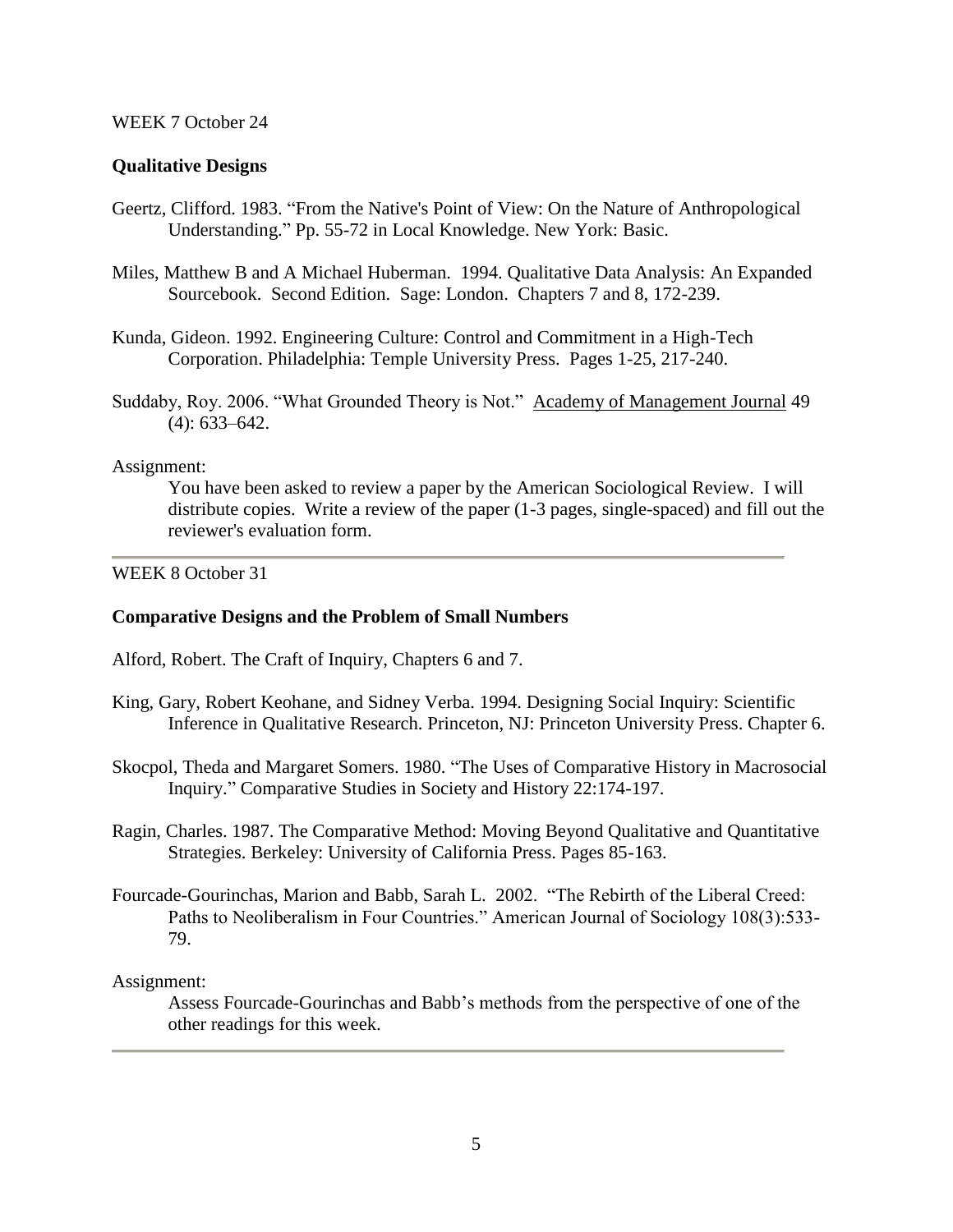### WEEK 9 November 7

### **Historical Designs**

- Isaac, Larry W. and Larry J. Griffin. 1989. "Ahistoricism in Time-Series Analyses of Historical Process: Critique, Redirection, and Illustrations from U.S. Labor History." American Sociological Review 54: 873-890.
- Hobsbawm, Eric. 1983. "Introduction: Inventing Traditions." Pp. 1-14 in The Invention of Tradition. Edited by Eric Hobswawm and Terence Ranger. London: Cambridge University Press.
- Engels, Friedrich. 1959 [1892]. "On Historical Materialism." Pp. 47-67 in Marx and Engels: Basic Writings on Politics and Philosophy. Garden City, NY: Doubleday.
- Lustick, Ian S. 1996. "History, Historiography, and Political Science: Multiple Historical Records and the Problem of Selection Bias." American Political Science Review 90: 605- 618.

### Assignment:

Prepare a short (1-2 page) outline of the research question, and the methods you will use, for the research proposal you are planning. Bring copies of the outline to class to distribute to the other students for feedback.

### WEEK 10 November 14

# **Finding a Model**

- Stinchcombe, Arthur L., and Richard Ofshe. May 1969. Journal editing as a statistical process. American Sociologist, 4(2):116-117.
- Bem, Daryl J. 2003. "Writing the Empirical Journal Article" In J.M. Darley, M.P Zanna, and H.L. Roediger III, eds., The Compleat Academic: A Practical Guide for the Beginning Social Scientist, 2nd Ed. Washington, DC: Am. Psychological Assn.

# Assignment:

Choose an article from the American Journal of Sociology or the American Sociological Review that could serve as a model for your research project. Prepare a two-page précis of the paper that covers the question addressed, the theories covered, the data used, the methods employed, and the findings. What do you like about the paper? What are its weaknesses? Come to class prepared to discuss the paper you've chosen.